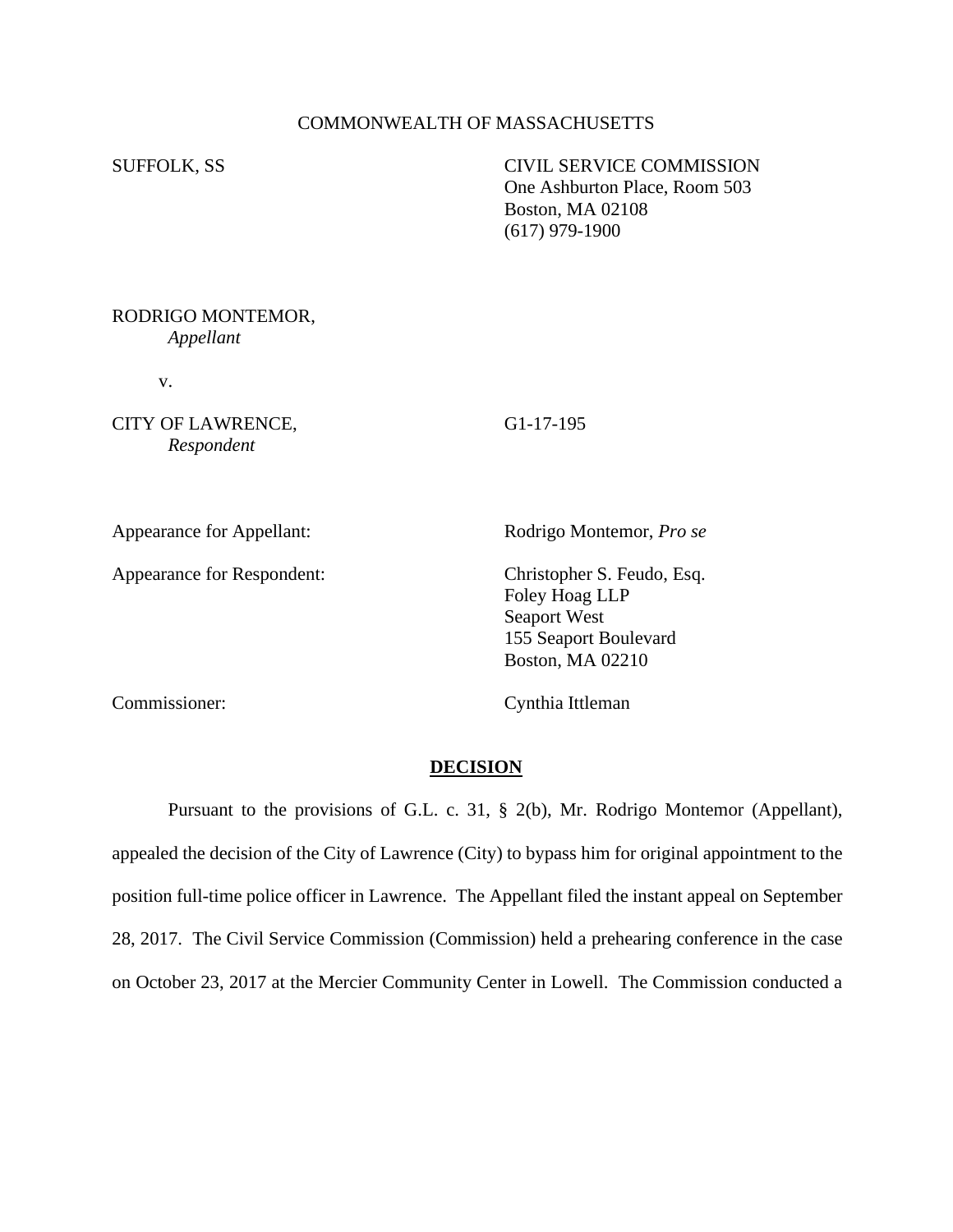full hearing<sup>1</sup> in the case at the same location on January 22, 2018. The hearing was digitally recorded, and the parties received a CD of the proceeding.<sup>2</sup> The parties submitted post-hearing briefs on March 9, 2018. For the reasons stated herein, the appeal is denied.

## **FINDINGS OF FACT**

The Respondent entered ten (10) exhibits into the record (Ex. 1-10) at the hearing and as well as a Post-Hearing Exhibit (P.Hrg.Ex.) ordered at the hearing, including the affidavit of Frank Bonet, the City's Personnel Director, and the redacted driving records of the ten (10) candidates who bypassed the Appellant. The Appellant did not offer any exhibits at the hearing but I took administrative notice of the documents in the file, including the driver record (distinguished from a driver history<sup>3</sup>) that the Appellant submitted to the Commission with his appeal. Based on these exhibits, the testimony of the following witnesses:

*Called by the Appointing Authority:*

- Frank Bonet, Personnel Director, Lawrence
- James Fitzpatrick, Chief, Lawrence Police Department  $(LPD)^4$
- Dean Murphy, Detective (Det.), LPD

# *Called by the Appellant:*

• Rodrigo Montemor, Appellant

<sup>1</sup> The Standard Adjudicatory rules of Practice and Procedures, 810 CMR §§ 1.00, *et seq.*, apply to adjudications before the Commission, with G.L. Chapter 31, or any Commission rules, taking precedence.

 $<sup>2</sup>$  If there is a judicial appeal of this decision, the plaintiff in the judicial appeal would be obligated to supply the</sup> court with a transcript of this hearing to the extent that he/she wishes to challenge the decision as unsupported by the substantial evidence, arbitrary and capricious, or an abuse of discretion. If such an appeal is filed, this CD should be used to transcribe the hearing.

<sup>&</sup>lt;sup>3</sup> Det. Murphy credibly testified about the distinction between a driver's history as opposed to a driver's record.

<sup>&</sup>lt;sup>4</sup> Mr. Fitzpatrick was the LPD Police Chief during the pertinent hiring cycle.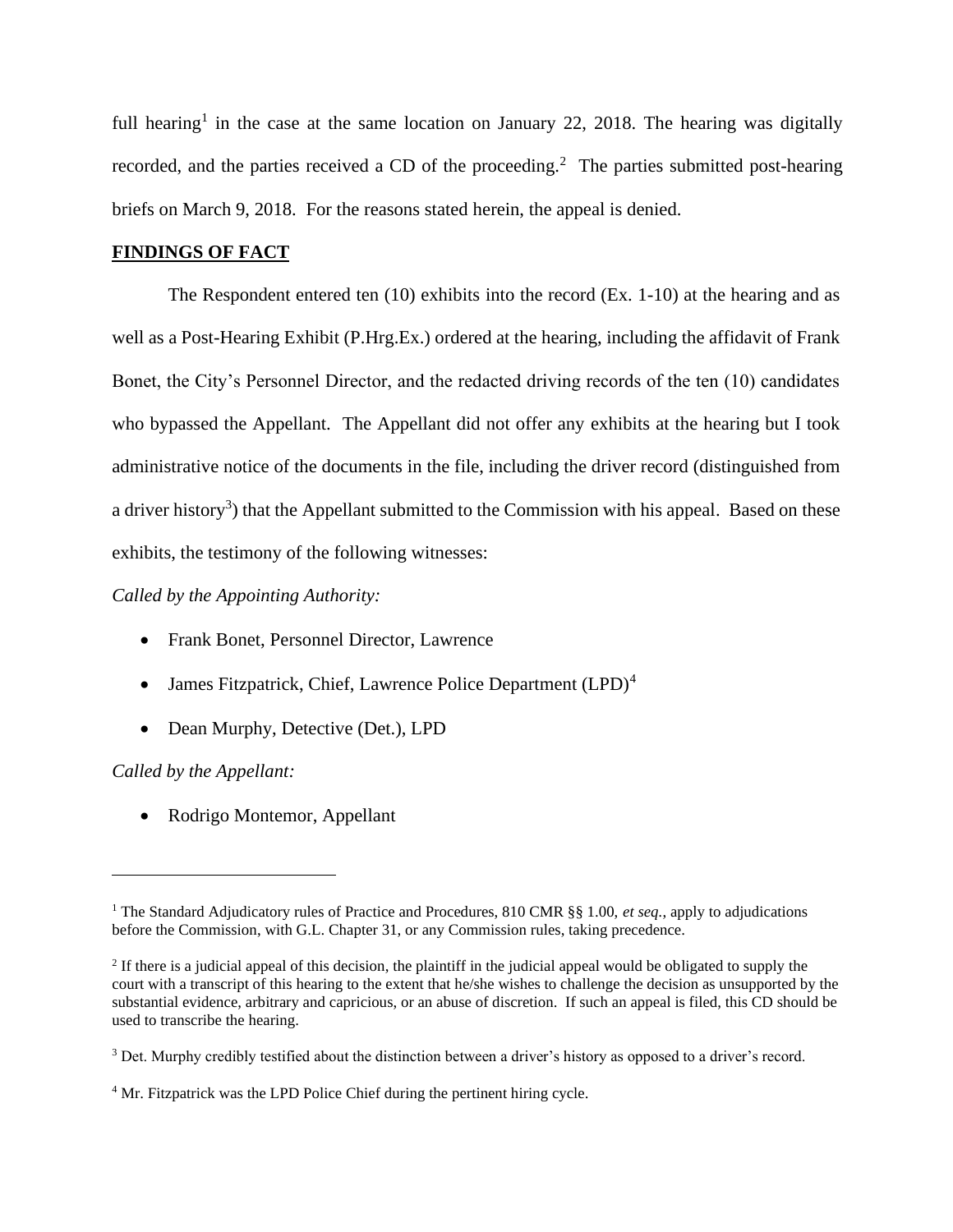and taking administrative notice of all matters filed in the case; pertinent statutes, regulations, policies, stipulations and reasonable inferences from the credible evidence; a preponderance of the evidence establishes the following:

- 1. The Appellant was born in Brazil and came to the U.S. when he was two (2) years old. He moved to Lawrence approximately ten (10) years prior to this appeal. After high school, the Appellant worked with this father in the moving business until age twenty-one (21), when he was old enough to drive out of state. At twenty-one (21), the Appellant bought his own truck and worked as an independent contractor as a mover until 2014, when he sold his truck. It was stressful driving the truck, being away from home, and having the many entries on his driving record dragged him down a lot. After selling his truck, he started a business in auto detailing with his wife. He and his wife have two (2) children. (Testimony of Appellant)
- 2. The Appellant took and passed the 2015 civil service examination for the position of fulltime Police Officer in the City. (Stipulation) He had taken the exam once prior to the exam involved in this case. (Testimony Appellant)
- 3. In June 2017, Mr. Frank Bonet, the City's Personnel Director, began the process of hiring Police Officers for the LPD by submitting a requisition to the state's Human Resources Division (HRD) for a Certification. The City sought to hire six (6) Police Officers. HRD sent Certification # 04714 (the "Certification") to the City on June 15, 2017 with approximately ninety-two (92) names on it. (Ex. 5; Testimony of Bonet)
- 4. On June 19, 2017, HRD added two (2) names to the Certification, bringing the total names on the Certification to approximately ninety-four (94). (Ex. 6; Testimony of Bonet)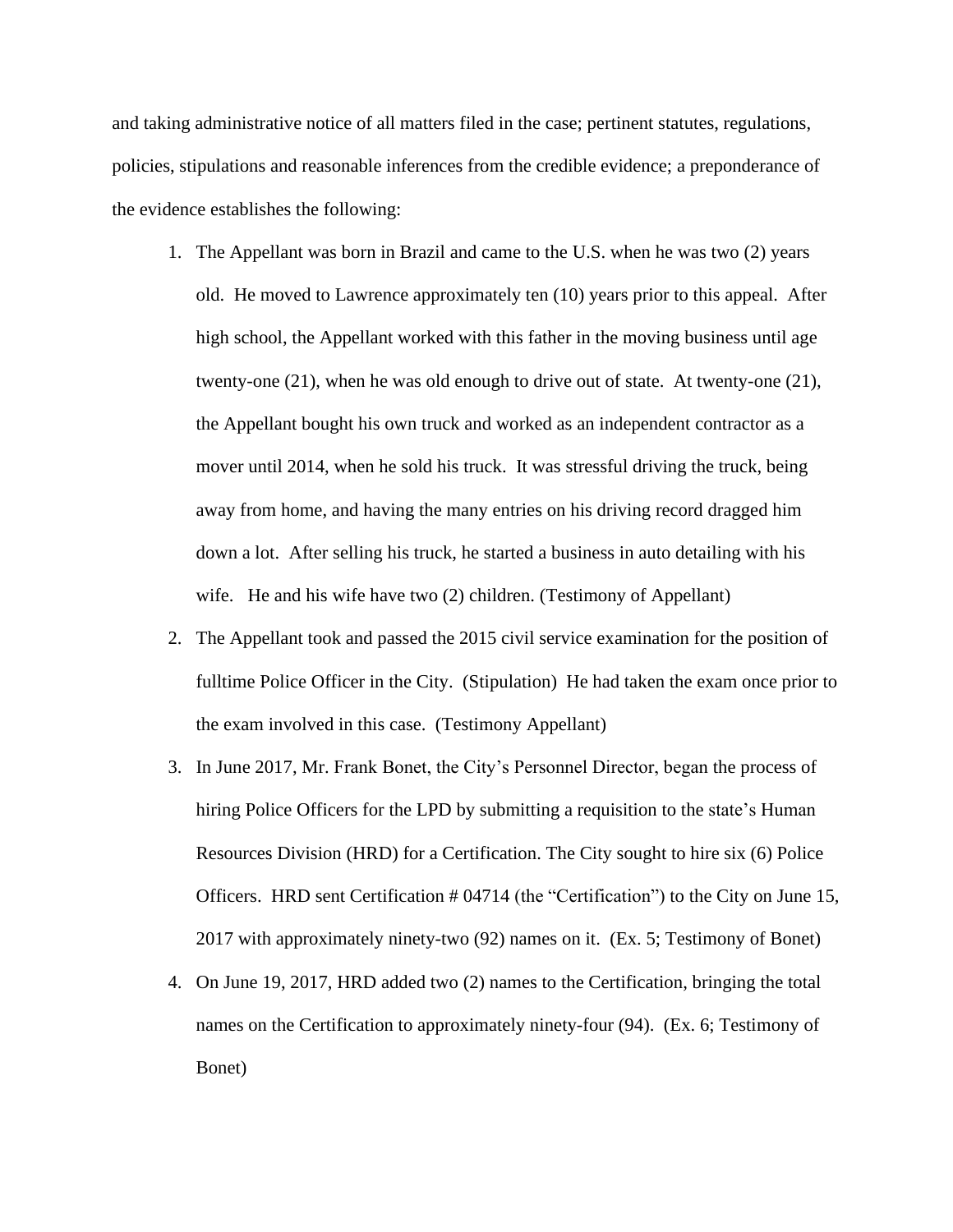- 5. Due to subsequent additional vacancies at the LPD, Mr. Bonet subsequently requested approval to hire four (4) additional Police Officers from the Certification, bringing the total of available positions to ten (10). (Exs. 7 and 8; Testimony of Bonet; P.Hrg.Ex.)
- 6. The Appellant was ranked tied for sixth on the unsigned Certification. Nineteen (19) candidates ranked ahead of him on the Certification. (Exs. 5 and 6)
- 7. The Appellant signed the Certification indicating that he would accept a position if it were offered to him. (Ex. 9; Testimony of Bonet)
- 8. Pursuant to its practice, the City conducted background investigations on candidates for Police Officer positions who had signed the Certification. Among other things, the background checks included a review of the candidates' criminal history and driving records. (Testimony of Bonet, Murphy and Fitzpatrick)
- 9. It is the City's position that having a record of safe and responsible driving is important when being considered for the position of Police Officer because Police Officers spend large portions of their workday driving. (Testimony of Murphy, Fitzpatrick and Bonet)
- 10. To assess a candidate's driving record, investigators review the candidates' entire driving history. It includes, for example, the candidates' history of moving violations, surchargeable accidents, suspensions and revocations. (Ex. 1; Testimony of Murphy, Fitzpatrick and Bonet)
- 11. Once the candidates submitted their completed application packets, Chief Fitzpatrick assigned Lieutenant (Lt.) Daniel Fleming to oversee the background investigation process. Lt. Fleming then assigned several Detectives or Police Officers, including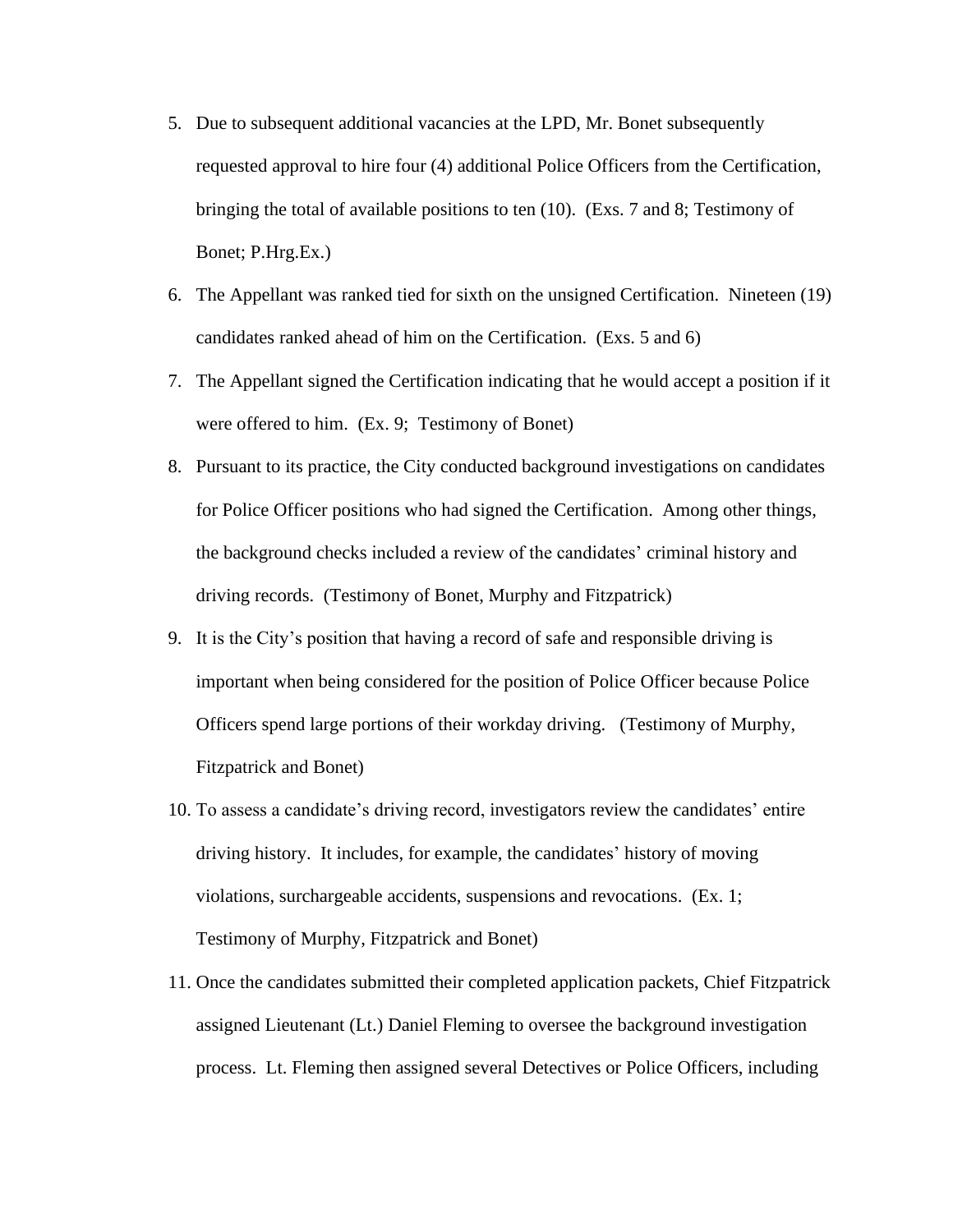Det. Murphy, to conduct background investigations on the candidates. (Testimony of Murphy and Fitzpatrick)

- 12. Lt. Fleming assigned Det. Murphy to conduct the Appellant's background check. Det. Murphy had prior experience conducting background checks for the City's Police Officer candidates. (Testimony of Murphy and Fitzpatrick)
- 13. In the course of his investigation, Det. Murphy pulled and reviewed the Appellant's driver history. The driver history indicated that the Appellant has a significant adverse driving record. The Appellant's driving history began in 2001, when he was eighteen (18) years old. From 2001 to 2003, the Appellant's record shows:
- he was found responsible for speeding
- he was found responsible for a seat belt violation but a nolle prosequi was entered for speeding (on another occasion)
- he defaulted for failure to timely pay for the citations he received
- he was found responsible for speeding
- he was found responsible for improper passing. (Ex. 1)

From 2004, when the Appellant was twenty-one (21) years old and obtained his CDL to drive a moving truck, until 2014, when he stopped driving a truck, the Appellant's driver record shows:

- he was found not responsible for speeding in 2004 and an improper equipment charge was found not applicable
- he was found not responsible for speeding in 2006
- he was found responsible for speeding in 2007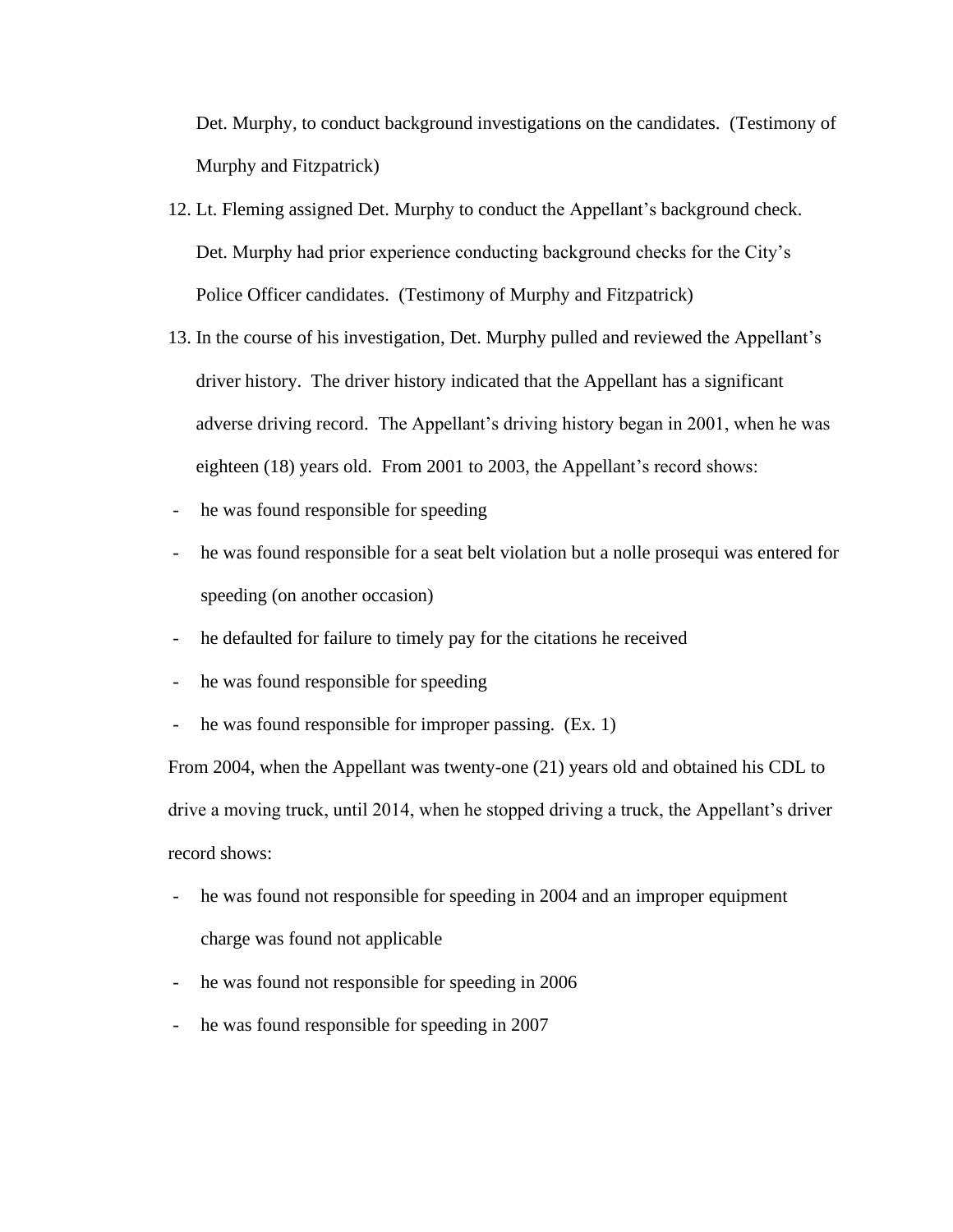- he was found not responsible for speeding out of state in 2008 (at which he was represented by an attorney)
- he was found responsible for speeding a few months later in 2008 and he defaulted for failure to timely pay the assessed fines
- his CDL was revoked for sixty (60) days in 2008 although his CDL was subsequently reinstated
- he was found responsible for a highway violation (in his personal car) in 2011
- he was found responsible for speeding out of state later in 2011
- he was found responsible for speeding later in 2011, for which he was defaulted for failure to timely pay the assessed fines
- he had a surchargeable accident in late 2014. (Ex. 1)

From 2015, when the Appellant stopped driving a truck, to 2017, when the Appellant applied to the LPD for employment as a Police Officer, the Appellant's driver record shows:

- he was found not responsible for using a cellphone while driving in another state where such use was prohibited in April 2015
- he was required to complete a National Safety Council (NSC) driver's education class in August 2015 for having three (3) surcharge events in two (2) years
- he was found responsible for both a lane violation and failure to stop in September 2015
- he was found responsible for speeding later in September 2015
- he was found responsible for both having an unregistered vehicle and improper equipment in December 2015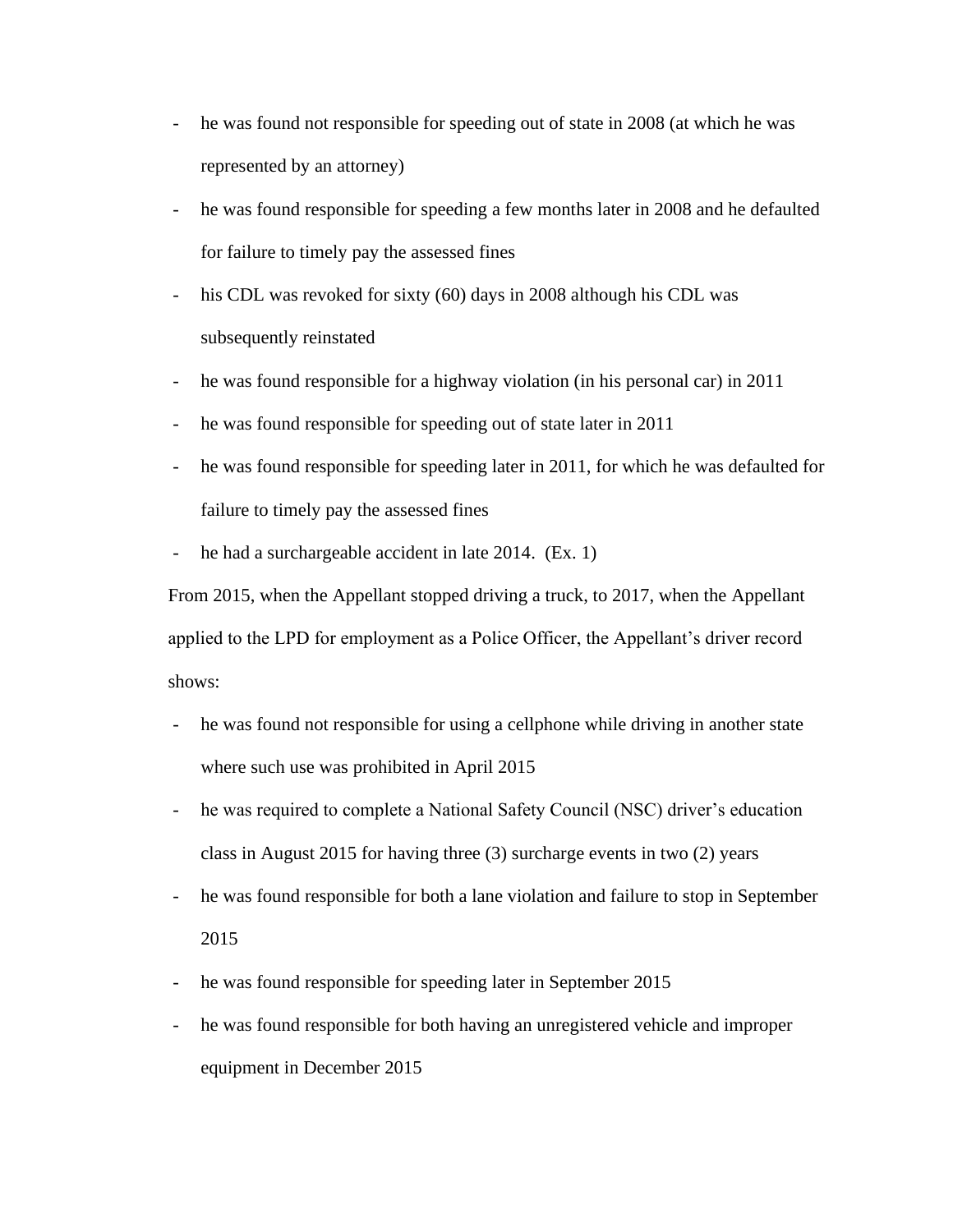- he was required to complete another NSC driver's education class in March 2016 for having three (3) surcharge events in two (2) years
- he was found responsible for using a cell phone while driving out of state where prohibited in August 2016
- he was required to complete another NSC driver's education class in May 2017. (Ex. 1)
- 14. To Det. Murphy, the Appellant's driver history was notable because it contained so many entries and was four (4) pages long. In his experience, a candidate's driver history typically will only contain a few entries and rarely exceeds two (2) pages. The frequency of infractions, which occurred over many years, also raised a red flag for Det. Murphy. Det. Murphy also noted the numerous surchargeable events in the Appellant's driving history that would have led to the suspension of his license if he did not complete the NSC class on multiple occasions. Det. Murphy did not draw a negative inference from the large number of entries in the Appellant's driver history indicating that a third party had requested a copy of the Appellant's driver history. (Ex. 1; Testimony of Murphy)
- 15. Based on his review of the Appellant's driver history, Det. Murphy concluded that the Appellant had demonstrated a "level of irresponsibility while driving" and that the Appellant did not take the privilege of driving seriously. (Testimony of Murphy)
- 16. Det. Murphy reviewed the Appellant's driver history with Lt. Fleming. Lt. Fleming advised Det. Murphy that he should halt his background investigation of the Appellant because the Mayor, who is the appointing authority for the City, would likely bypass him due in light of his poor driving record. (Testimony of Murphy)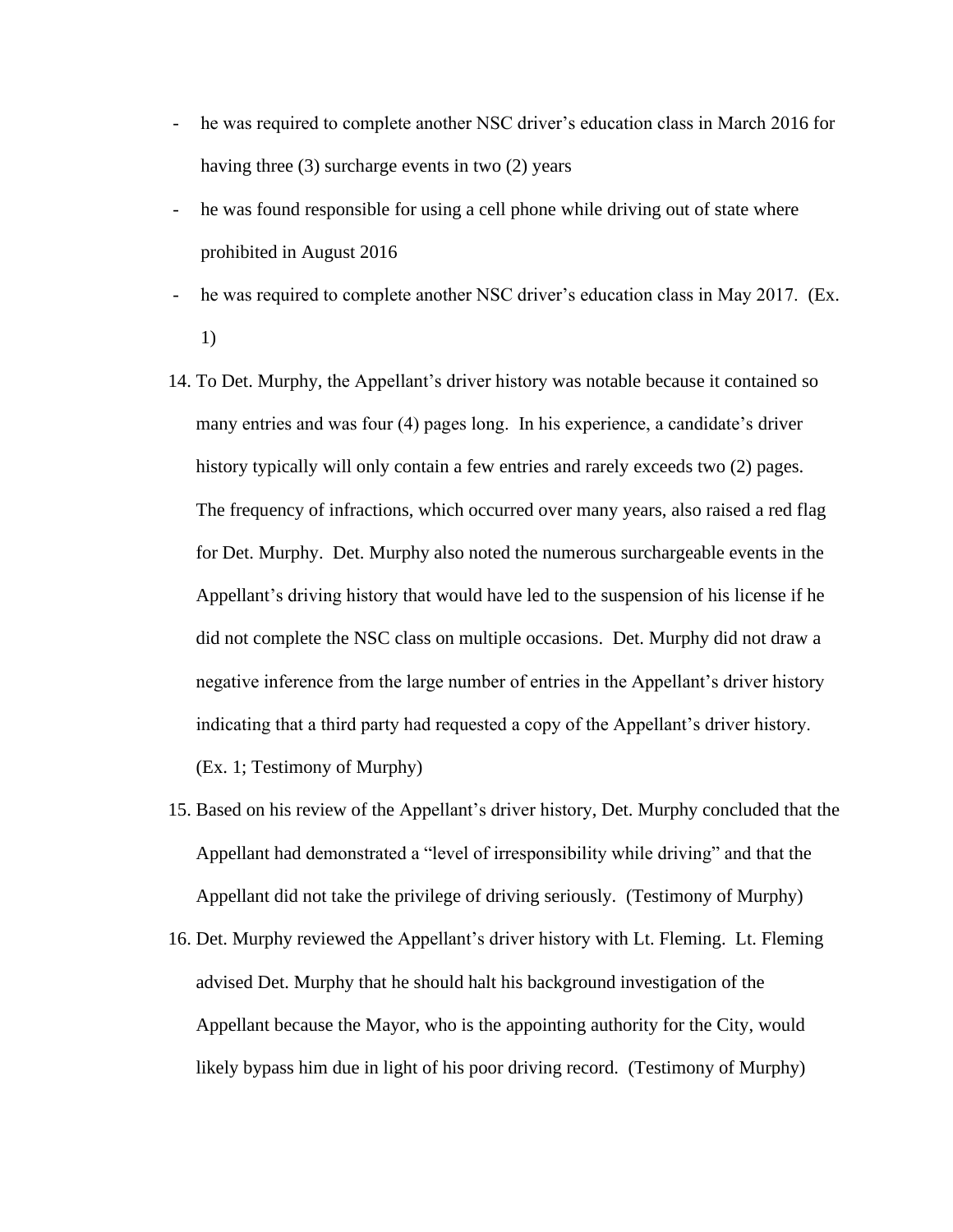- 17. On August 2, 2017, Det. Murphy drafted a memorandum to Chief Fitzpatrick outlining the issues that arose in his investigation of the Appellant's background check, highlighting, in particular, the Appellant's extensive history of poor driving. In one sentence of the memo, Det. Murphy inadvertently referred to the Appellant using the last name of someone else. This was a typographical error resulting from Det. Murphy's use of a previous memorandum concerning another candidate as a template for drafting the memo regarding the Appellant. This typographical error is the only inaccuracy contained in the memo written by Det. Murphy. (Ex. 2; Testimony of Appellant and Murphy)
- 18. Chief Fitzpatrick received Det. Murphy's memo, along with the background check file concerning the Appellant. Upon his review of the memo and the file, Chief Fitzpatrick concluded that the pattern of infractions and unsafe driving in the Appellant's driving history made him an unsuitable candidate for the position of Police Officer in the City since safe operation of a motor vehicle, often in stressful or emergency situations, is a key responsibility of the position. Chief Fitzpatrick was also concerned that the Appellant's license could have been suspended as recently as June 2017, so close in time to the Appellant's application for employment at the LPD. (Testimony of Fitzpatrick)
- 19. Sometime between August 2 and 7, 2017, Chief Fitzpatrick and Lt. Fleming met with the Mayor and Mr. Bonet. At the meeting, the Appellant's candidacy was discussed, the entries on his driver history were reviewed, and Chief Fitzpatrick recommended that the Mayor bypass the Appellant because of his poor driving record. The Mayor accepted Chief Fitzpatrick's recommendation and charged Mr. Bonet with drafting a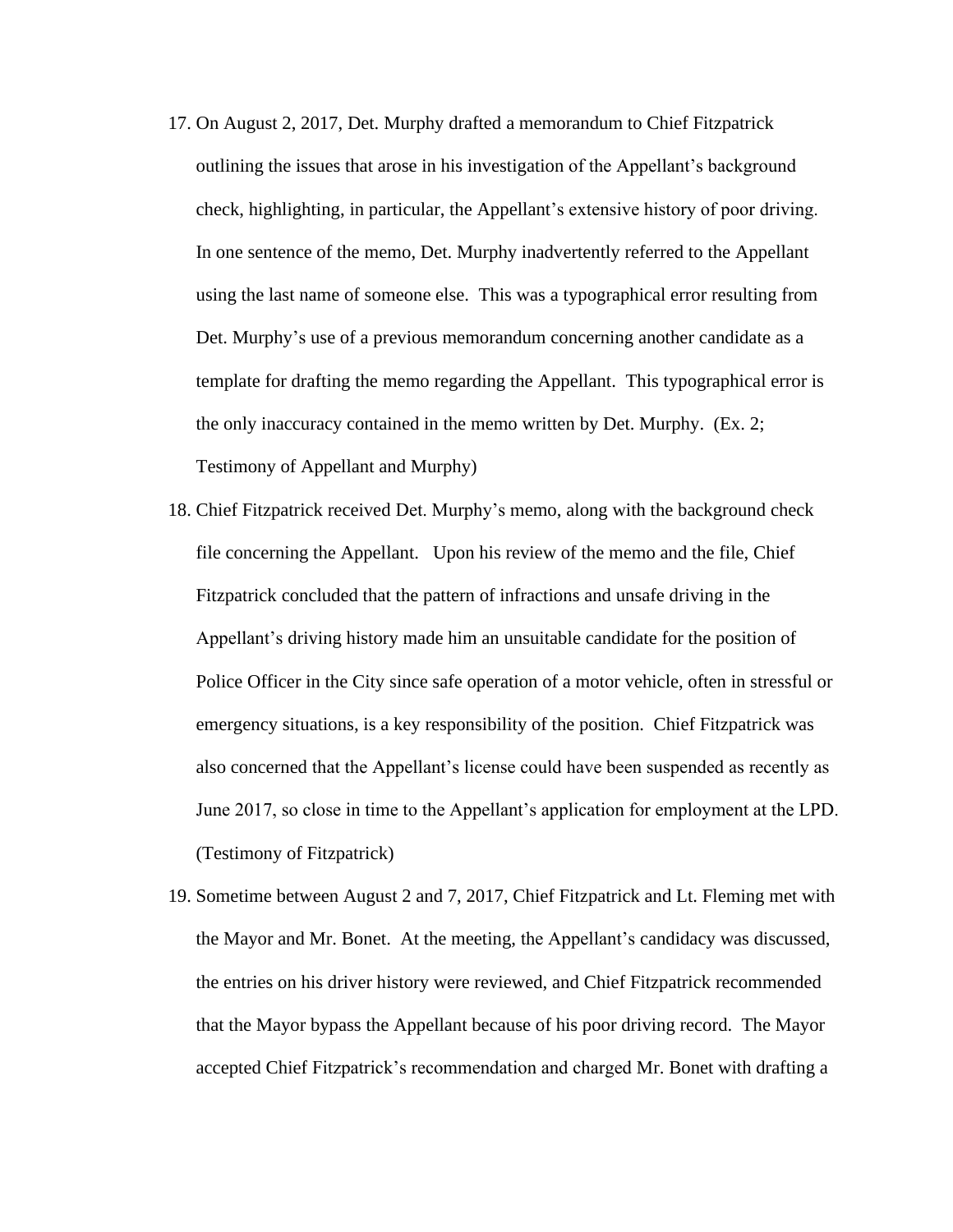letter to the state's Human Resources Division (HRD), requesting permission to bypass the Appellant (as a consent decree community). (Testimony of Fitzpatrick and Bonet)

- 20. Mr. Bonet drafted the letter to HRD, the Mayor signed it and it was sent to HRD on August 7, 2017. HRD accepted the City's reason for bypassing the Appellant. (Testimony of Bonet)
- 21. Ultimately, the City appointed ten (10) Police Officers pursuant to the Certification who ranked below Montemor and bypassed him. (P.Hrg.Ex.)
- 22. Of the ten (10) appointees who bypassed the Appellant, none had driving records as problematic as the Appellant's. Three of the ten had no citations or accidents in their driver history. One candidate had one surchargeable accident in his driver history but no citations. Three of the ten candidates had three citations (of which 2015 was the most recent) and they were found responsible for two of the three citations they received. One candidate had seven incidents, the most recent of which was in April 2017, for which the candidate was found responsible on four occasions. One candidate had three surchargeable accidents in 2003, 2012 and 2014, one citation for improper equipment in 2009, one citation for a missing inspection sticker in 2013, and he was required to attend an NSC safe driver course in 2014 as a result of the incidents between 2012 and 2014. (Ex. 1; P.Hrg.Ex.)
- 23. The Appellant filed the instant appeal. (Administrative Notice)

### *Applicable Law*

Pursuant to G.L. c. 31, § 27, a bypass occurs,

"… [i]f an appointing authority makes an original or promotional appointment from a certification of any qualified person other than the qualified person whose name appears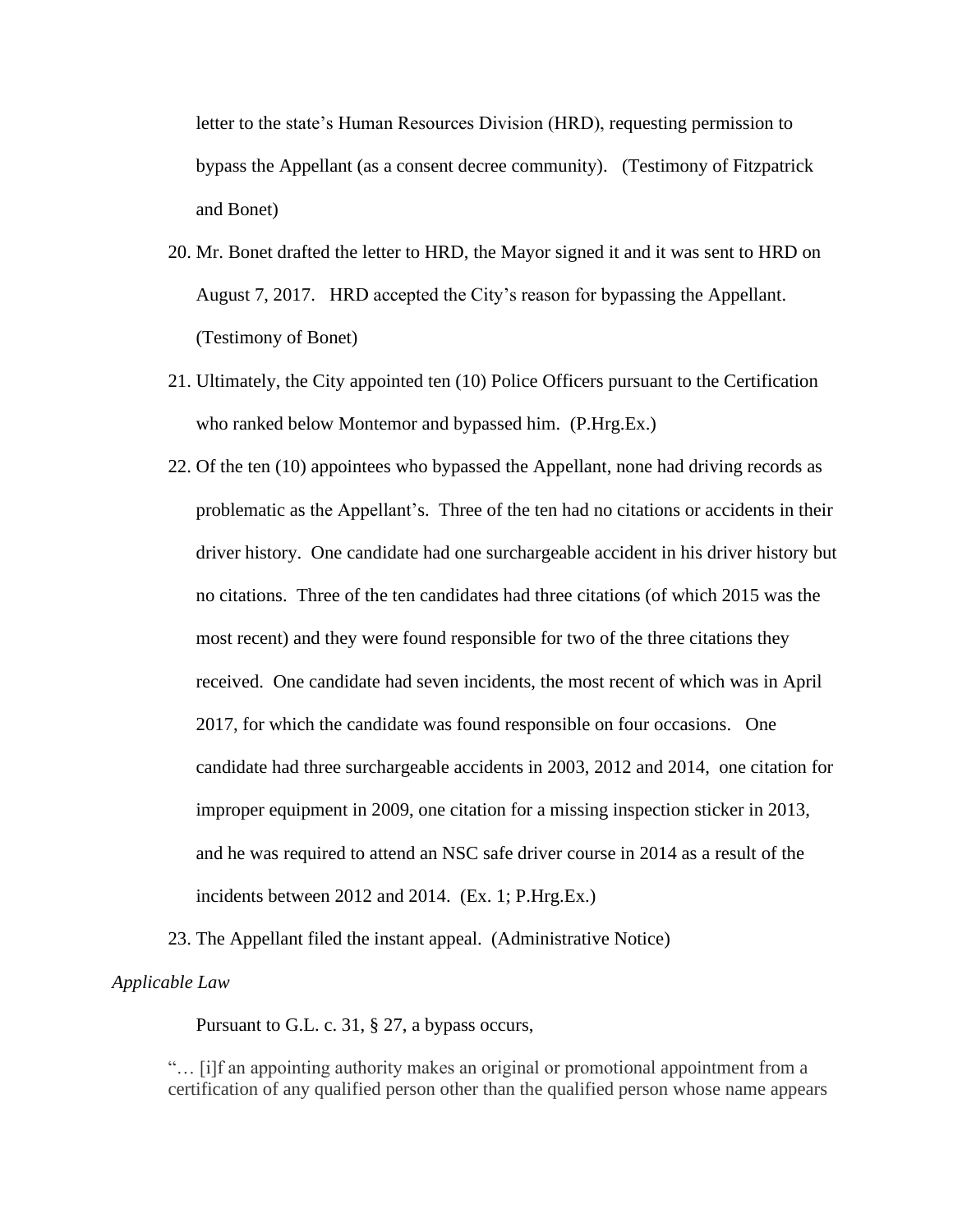highest, and the person whose name is highest is willing to accept such appointment, the appointing authority shall immediately file with the administrator a written statement of his reasons for appointing the person whose name was not highest. Such an appointment of a person whose name was not highest shall be effective only when such statement of reasons has been received by the administrator. The administrator shall make such statement available for public inspection at the office of the department. (Id.)

Upon an appeal of a bypass by a candidate for employment, the appointing authority has the burden of proving by a preponderance of the evidence that the reasons stated for the bypass are justified. Brackett v. Civil Serv. Comm'n, 447 Mass. 233, 241 (2006). Reasonable justification is established when such an action is "done upon adequate reasons sufficiently supported by credible evidence, when weighed by an unprejudiced mind, guided by common sense and correct rules of law." Comm'rs of Civil Serv. v. Mun. Ct., 359 Mass. 211, 214 (1971)(quoting Selectmen of Wakefield v. Judge of First Dist. Ct. of E. Middlesex, 262 Mass. 477, 485 (1928)).

An appointing authority may use any information it has obtained through an impartial and reasonably thorough independent review as a basis for bypass. *See* City of Beverly v. Civil Serv. Comm'n, 78 Mass.App.Ct. 182, 189 (2010). In its review, the commission is to "find the facts afresh, and in doing so, the commission is not limited to examining the evidence that was before the appointing authority." Id. at 187 (quoting City of Leominster v. Stratton, 58 Mass.App.Ct. 726, 728, *rev. den.,* 440 Mass. 1108 (2003)). However, the Commission's work "is not to be accomplished on a wholly blank slate." Falmouth v. Civil Serv. Comm'n, 447 Mass. 814, 823 (2006). Further, the commission does not ignore the previous decision of the appointing authority, but rather "decides whether there was reasonable justification for the action taken by the appointing authority in the circumstances found by the commission to have existed when the appointing authority made its decision." Id. at 824 (quoting Watertown v. Arria, 16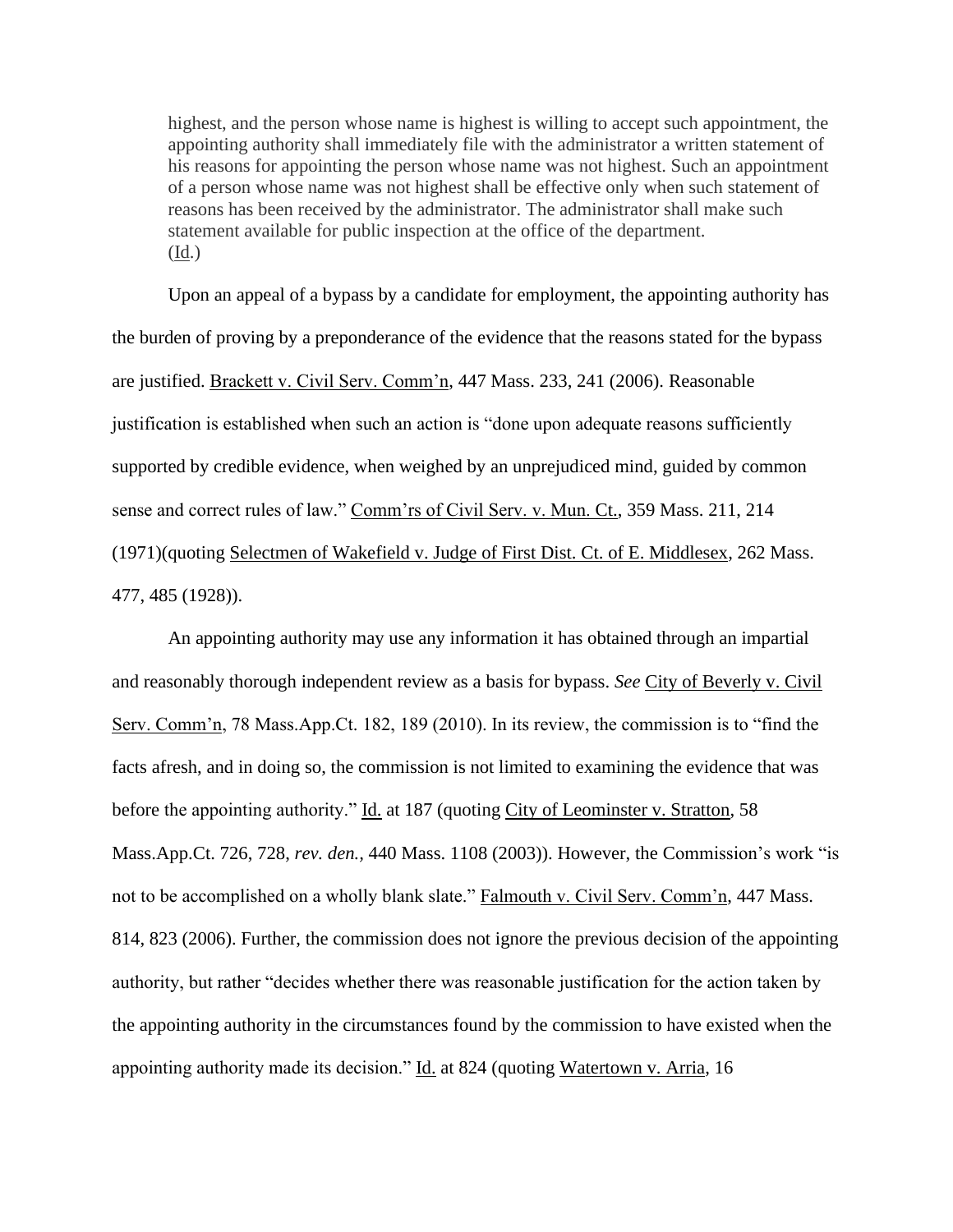Mass.App.Ct. 331, 334, *rev. den.*, 390 Mass. 1102 (1983)). Therefore, in deciding an appeal, the commission "owes substantial deference to the appointing authority's exercise of judgment in determining whether there was reasonable justification" for the bypass. Beverly, 78 Mass.App.Ct. at 188. The Commission should not substitute its own judgment for that of an appointing authority. Id. (citing Sch. Comm'n of Salem v. Civil Serv. Comm'n, 348 Mass. 696, 698-99 (1965)); Debnam v. Belmont, 388 Mass. 632, 635 (1983); Comm'r of Health & Hosps. of Boston v. Civil Serv. Comm'n, 23 Mass.App.Ct. 410, 413 (1987)). Rather, the Commission is charged with ensuring that the system operates on "basic merit principles." Mass. Ass'n of Minority Law Enforcement Officers v. Abban, 434 Mass. 256, 259 (2001).

The deference that the Commission owes to the appointing authority is "especially appropriate" in respect to the hiring of police officers. Beverly, 78 Mass.App.Ct. at 188. The Commission is mindful of the standard of conduct expected of officers of the law. *See* Dumeus v. Boston Police Dep't, 24 MCSR 124 (2014) (finding that a police officer must be a model of good citizenship). An officer of the law "carries the burden of being expected to comport himself or herself in an exemplary fashion." Mclsaac v. Civil Serv. Comm'n, [38 Mass. App. Ct. 473,](http://sll.gvpi.net/document.php?id=sjcapp:38_mass_app_ct_473) 474 (1995). Police officers "voluntarily undertake to adhere to a higher standard of conduct than that imposed on ordinary citizens." Attorney General v. McHatton, [428 Mass. 790,](http://sll.gvpi.net/document.php?id=sjcapp:428_mass_790) 793 (1999). *Analysis*

The Respondent has established by a preponderance of the evidence that it had reasonable justification for bypassing the Appellant. The Respondent bypassed the Appellant based on his poor driving history. The City's reasoning was sound – Police Officers regularly drive police department vehicles and, not unusually, do so under urgent circumstances and they must do so responsibly to ensure the public safety. A poor driving record alone can provide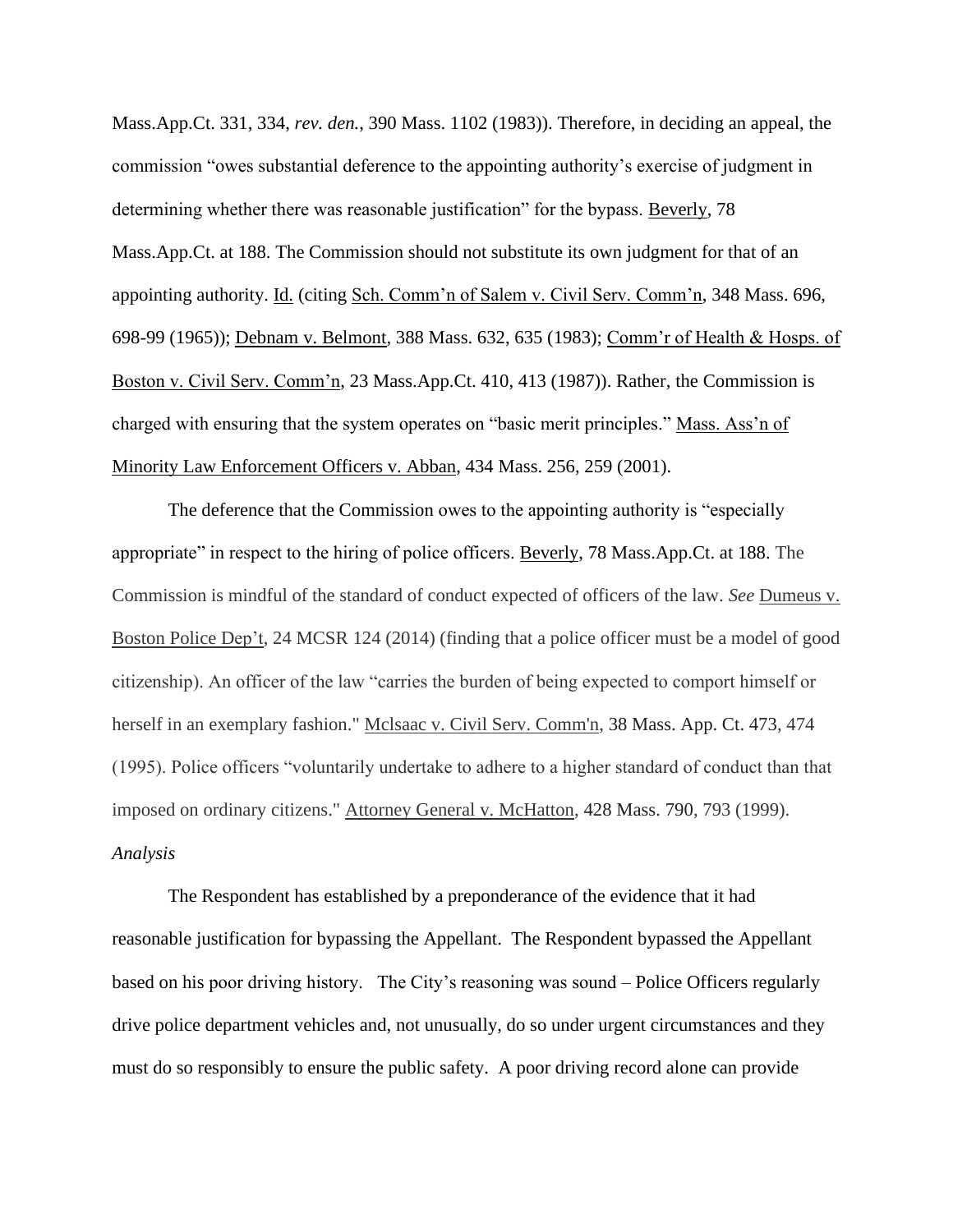reasonable justification for bypassing a Police Officer candidate. Olsen v. Town of Marshfield, 28 MCSR 447 (2015)(citing City of Beverly, 78 Mass.App.Ct. at 188).

By any account, the Appellant's driving history is sufficiently troublesome to be a valid cause for bypassing him. The Appellant asserts that much of his lengthy record involves the time that he was driving a moving truck, saying that he was targeted by police because he was driving a truck and that police set up speed traps to catch drivers where the speed limit drops. The Commission has ruled that the driver history of a Police Officer candidate should be considered in context, giving appropriate consideration when the candidate was driving for a living, as the Appellant did here for a number of years. *See, e.g*., Stylien v Boston Police Department, 31 MCSR 154 (2018); 31 MCSR 209 (2018). The Commission has further held that when a candidate's distant past includes negative attributes, such as poor driver histories or criminal records, the Commission may factor into its decision whether there is a nexus between a candidate's prior poor conduct and the job for which the appellant has applied as well as the candidate's current abilities. Morgan v Boston Police Department, 33 MCSR 131 (2020). However, the facts here indicate that the Appellant's poor driving record was not limited to the time he was driving a moving truck.

As shown above, the Appellant's poor record includes offenses throughout his driving career. During the period 2001, when the Appellant was eighteen (18) years old, to 2003, prior to obtaining his CDL and driving a truck for a living, the Appellant was found responsible for speeding twice, a seat belt violation and improper passing, and he was defaulted for having failed to timely pay the fines associated with these violations. The Appellant obtained a CDL and drove a moving truck from 2004 to 2014. In that period of time, the Appellant received nine (9) charges and was found responsible for six (6) of the charges: three (3) speeding tickets, one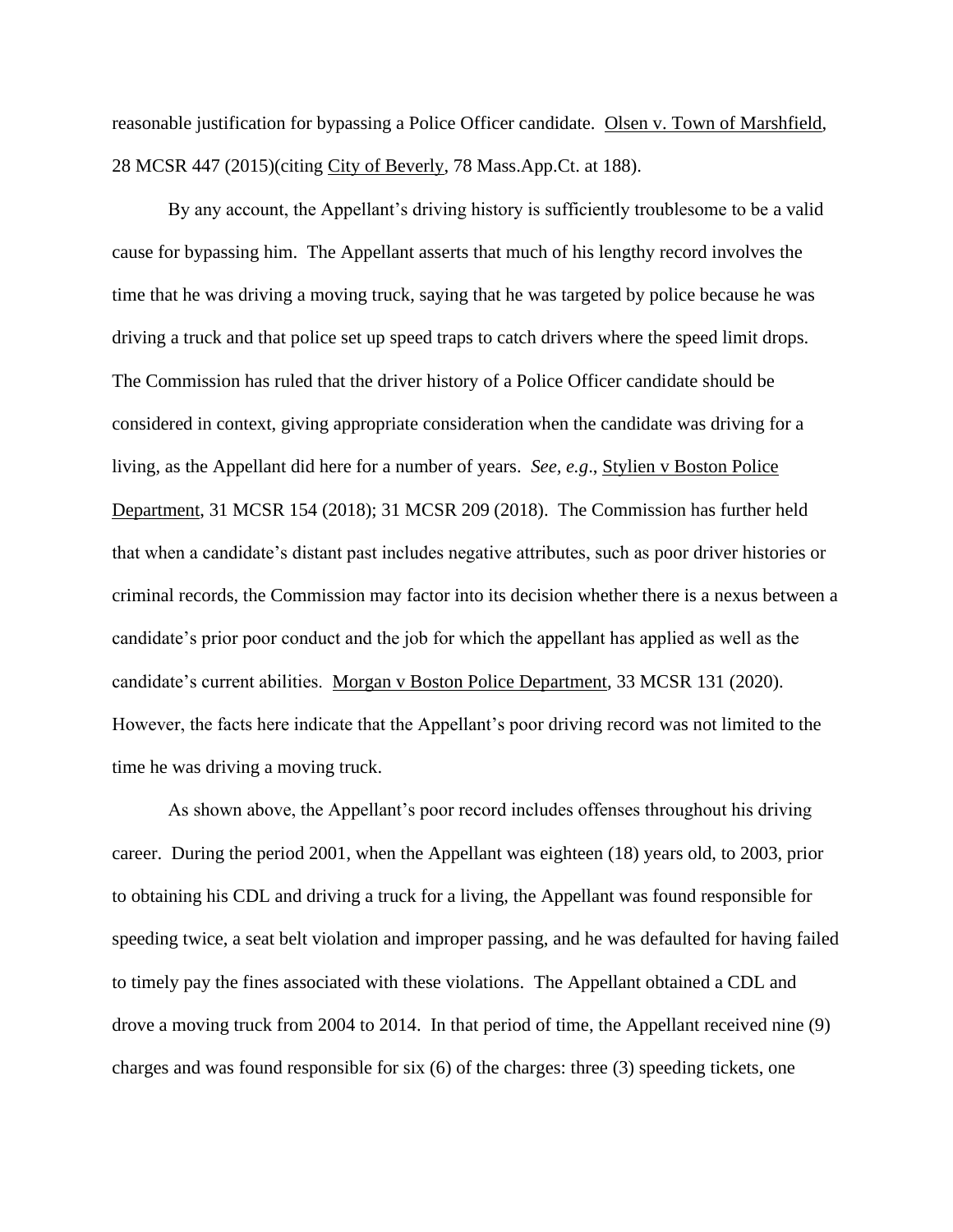highway violation (while driving his personal car) and his CDL was temporarily revoked. In the same time period, the Appellant was also defaulted on two (2) different occasions for failing to timely pay the fines associated with the violations he incurred, and he was in a surchargeable accident. After he gave up his CDL in 2014 and left the moving business, up until he applied to the LPD for employment as a Police Officer in 2017, the Appellant was charged with seven (7) violations and he was found responsible for six (6) of the charges: a lane violation, failing to stop, speeding, driving an unregistered vehicle, improper equipment and using a cell phone while driving out of state. In addition, between 2014 and 2017, the Appellant was required to attend the safety driving course on three (3) separate occasions for excessive driving violations and/or events to prevent the suspension of his license. Thus, the Appellant's poor driving record while driving the truck was preceded and followed by poor driving, establishing a long and continuing pattern of poor driving.

The Appellant makes other arguments in support of his appeal. First, he asserts that the memo written by Det. Murphy reporting the Appellant's driver history refers to someone else. However, Det. Murphy credibly explained in his testimony that he used a template to draft the memo regarding the Appellant and made one (1) typographical error, once referring in the memo to a previous candidate's name. In addition, both the Appellant and Det. Murphy testified that that was the only error in the memo and the driver history referenced in the memo is the Appellant's driver history. Next the Appellant argues that the out of state violations may have been dropped if he had appealed them but it was too costly to cancel work and fly to the state where the violation occurred. However, only three (3) of the Appellant's many violations took place in another state (one each in 2008, 2015 and 2016). Further, the Appellant argues that candidates who bypassed him had worse driver histories than him. However, as noted above,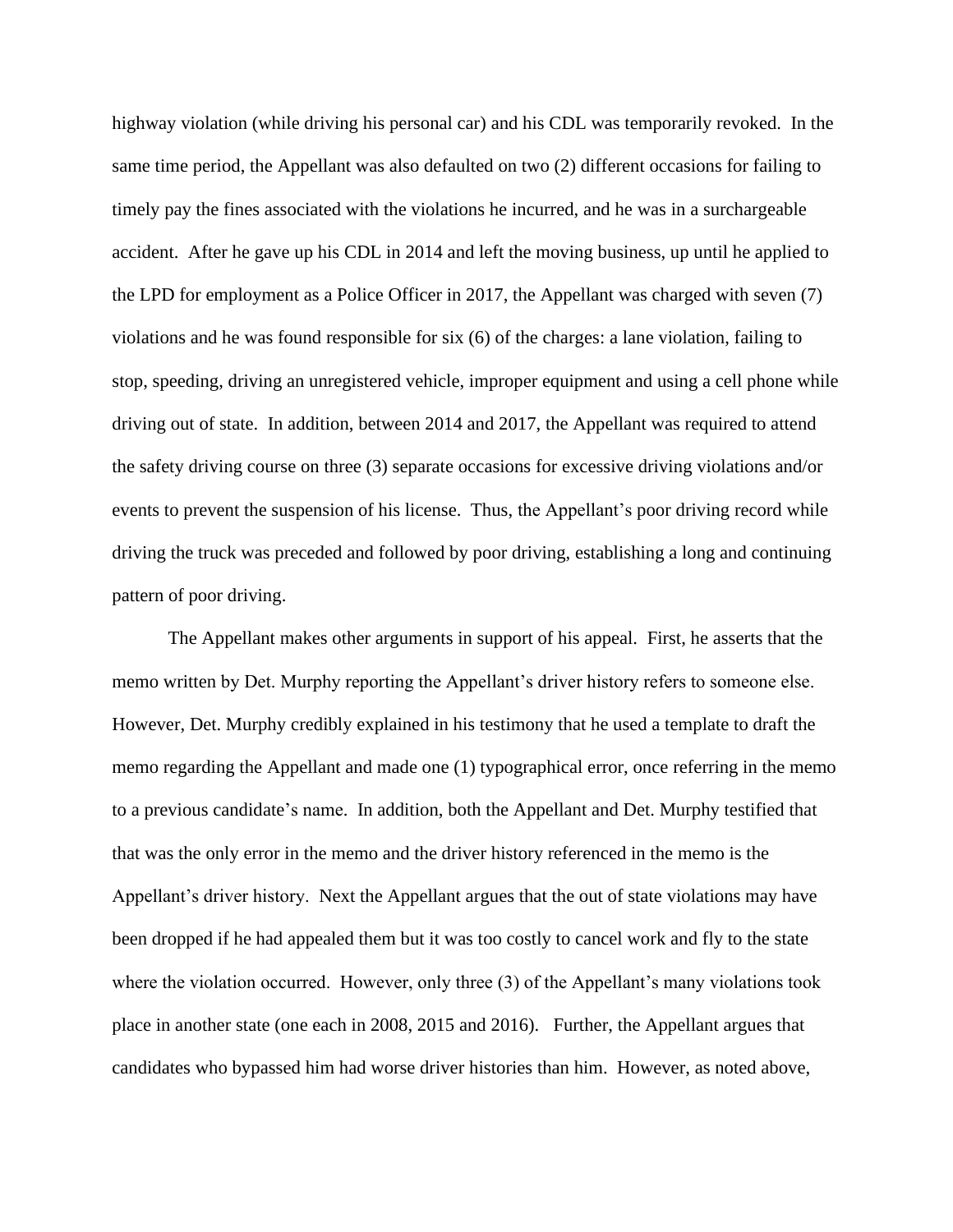eight (8) of the ten (10) candidates who bypassed the Appellant had few, or no violations in their driver histories. One (1) of the ten (10) candidates had eight charges since 2008 and he was found responsible for half of them. While that one candidate's driver history is not stellar, the Respondent could and did find that the Appellant's overall driver history was worse and warranted a bypass. One other candidate who bypassed the Appellant had eight charges since 2003 in his driver history and he was found responsible for half of them but he was also involved in three surchargeable accidents (in 2003, 2012 and 2014) and attended the national safe driving course once for excessive violations. While that candidate's driver history is questionable, the Respondent could and did find that the Appellant's overall driver history was worse and warranted a bypass. Thus, the Appellant's arguments lack merit. The Appellant did not argue, and there is no indication in the record, that there was any discriminatory bias against him or that any of the candidates who bypassed him and had problematic driving records benefitted from improper favoritism.

#### *Conclusion*

For all of the foregoing reasons, the Appellant's appeal, docketed G1-17-195, is hereby

## *denied*.

Civil Service Commission

*/s/ Cynthia A. Ittleman* Cynthia A. Ittleman Commissioner

By a vote of the Civil Service Commission (Bowman, Chairman; Camuso, Ittleman, Stein and Tivnan, Commissioners) on October 22, 2020.

Either party may file a motion for reconsideration within ten days of the receipt of this Commission order or decision. Under the pertinent provisions of the Code of Mass. Regulations, 801 CMR 1.01(7)(l), the motion must identify a clerical or mechanical error in this order or decision or a significant factor the Agency or the Presiding Officer may have overlooked in deciding the case. A motion for reconsideration does not toll the statutorily prescribed thirty-day time limit for seeking judicial review of this Commission order or decision.